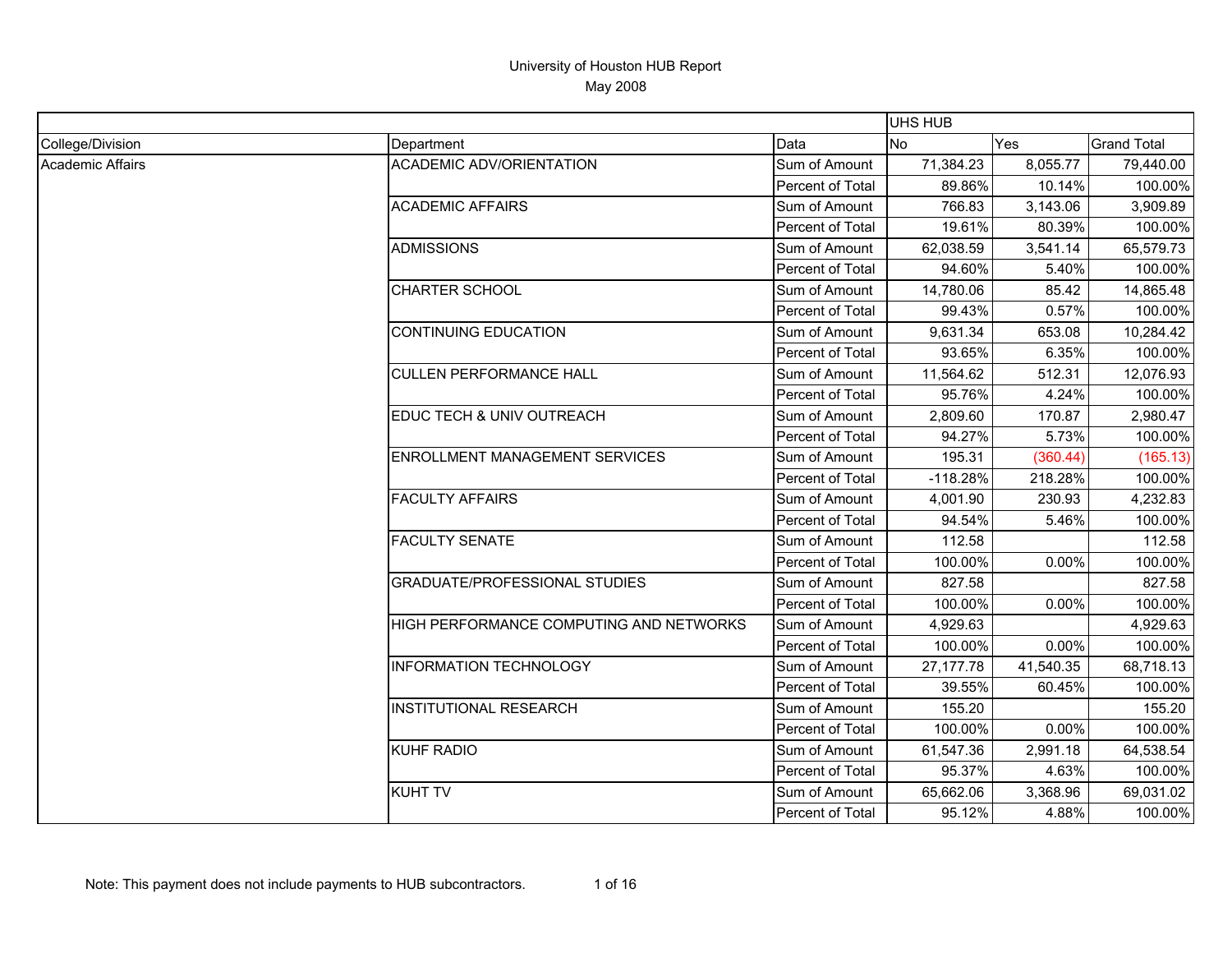|                                   |                                       |                  | UHS HUB        |            |                    |
|-----------------------------------|---------------------------------------|------------------|----------------|------------|--------------------|
| College/Division                  | Department                            | Data             | N <sub>0</sub> | Yes        | <b>Grand Total</b> |
| Academic Affairs                  | <b>MANAGEMENT INFORMATION SYSTEMS</b> | Sum of Amount    | 298,684.86     | 265,785.53 | 564,470.39         |
|                                   |                                       | Percent of Total | 52.91%         | 47.09%     | 100.00%            |
|                                   | <b>REGISTRATION AND ACADEMIC RECO</b> | Sum of Amount    | 21,215.46      | 1,546.62   | 22,762.08          |
|                                   |                                       | Percent of Total | 93.21%         | 6.79%      | 100.00%            |
|                                   | <b>SCHOLARS COMMUNITY</b>             | Sum of Amount    | 2,209.10       | 4,375.87   | 6,584.97           |
|                                   |                                       | Percent of Total | 33.55%         | 66.45%     | 100.00%            |
|                                   | <b>SCHOLARSHIPS AND FINANCIAL AID</b> | Sum of Amount    | 46,255.05      | 12,201.08  | 58,456.13          |
|                                   |                                       | Percent of Total | 79.13%         | 20.87%     | 100.00%            |
|                                   | SECURITY AND DISASTER RECOVERY        | Sum of Amount    | 1,410.46       | 706.24     | 2,116.70           |
|                                   |                                       | Percent of Total | 66.63%         | 33.37%     | 100.00%            |
|                                   | TECHNOLOGY SUPPORT SERVICES           | Sum of Amount    | 21,298.40      | 19,308.85  | 40,607.25          |
|                                   |                                       | Percent of Total | 52.45%         | 47.55%     | 100.00%            |
|                                   | UH WELCOME CENTER                     | Sum of Amount    | 40,944.26      | 49.12      | 40,993.38          |
|                                   |                                       | Percent of Total | 99.88%         | 0.12%      | 100.00%            |
|                                   | UNDERGRADUATE STUDIES                 | Sum of Amount    | 700.31         |            | 700.31             |
|                                   |                                       | Percent of Total | 100.00%        | 0.00%      | 100.00%            |
| Academic Affairs Sum of Amount    |                                       |                  | 770,302.57     | 367,905.94 | 1,138,208.51       |
| Academic Affairs Percent of Total |                                       |                  | 67.68%         | 32.32%     | 100.00%            |
| Administration and Finance        | <b>ACCOUNTS PAYABLE</b>               | Sum of Amount    | 1,494.28       |            | 1,494.28           |
|                                   |                                       | Percent of Total | 100.00%        | 0.00%      | 100.00%            |
|                                   | <b>ADMINISTRATION &amp; FINANCE</b>   | Sum of Amount    | 11,331.27      | 2,051.76   | 13,383.03          |
|                                   |                                       | Percent of Total | 84.67%         | 15.33%     | 100.00%            |
|                                   | <b>AUXILIARY SERVICES</b>             | Sum of Amount    | 206.43         |            | 206.43             |
|                                   |                                       | Percent of Total | 100.00%        | 0.00%      | 100.00%            |
|                                   | AVCIAVP-ADMINISTRATION                | Sum of Amount    | 2,384.84       | 7,612.05   | 9,996.89           |
|                                   |                                       | Percent of Total | 23.86%         | 76.14%     | 100.00%            |
|                                   | <b>BUDGET</b>                         | Sum of Amount    | 408.00         |            | 408.00             |
|                                   |                                       | Percent of Total | 100.00%        | 0.00%      | 100.00%            |
|                                   | <b>BUSINESS SERVICES</b>              | Sum of Amount    | 1,676,950.90   |            | 1,676,950.90       |
|                                   |                                       | Percent of Total | 100.00%        | 0.00%      | 100.00%            |
|                                   | ENVIRONMENTAL HEALTH RISK MGMT        | Sum of Amount    | 2,666.29       | 1,241.06   | 3,907.35           |
|                                   |                                       | Percent of Total | 68.24%         | 31.76%     | 100.00%            |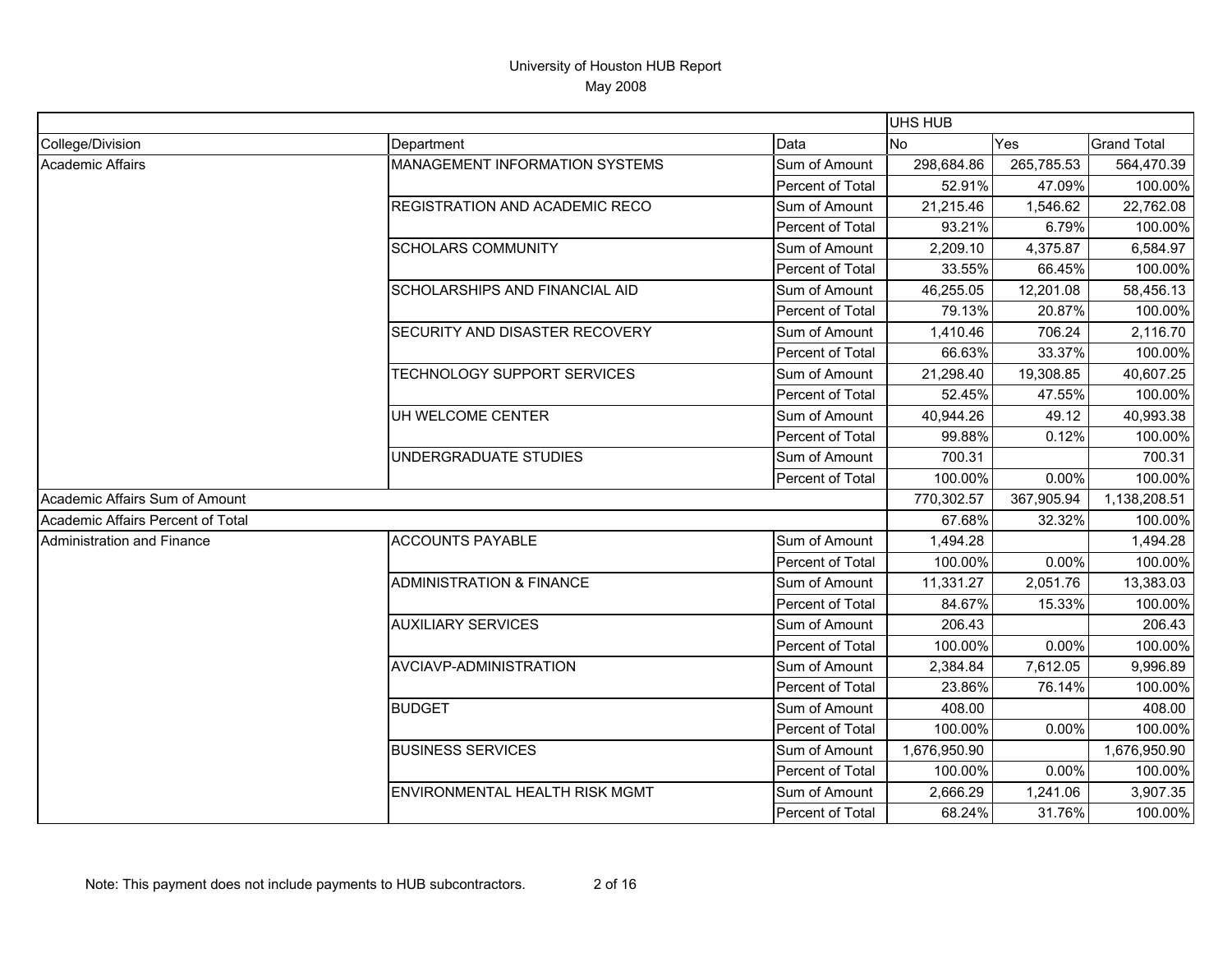|                            |                                  |                         | UHS HUB      |              |                    |
|----------------------------|----------------------------------|-------------------------|--------------|--------------|--------------------|
| College/Division           | Department                       | Data                    | <b>No</b>    | <b>Yes</b>   | <b>Grand Total</b> |
| Administration and Finance | <b>FACILITIES &amp; PLANNING</b> | Sum of Amount           | 2,677,067.08 | 1,004,578.27 | 3,681,645.35       |
|                            |                                  | <b>Percent of Total</b> | 72.71%       | 27.29%       | 100.00%            |
|                            | <b>FINANCE</b>                   | Sum of Amount           | 35,601.49    | 16,670.12    | 52,271.61          |
|                            |                                  | Percent of Total        | 68.11%       | 31.89%       | 100.00%            |
|                            | <b>FINANCIAL REPORTING</b>       | Sum of Amount           | 505.28       | 413.18       | 918.46             |
|                            |                                  | Percent of Total        | 55.01%       | 44.99%       | 100.00%            |
|                            | <b>HUB PROGRAMS</b>              | Sum of Amount           | 692.76       |              | 692.76             |
|                            |                                  | <b>Percent of Total</b> | 100.00%      | 0.00%        | 100.00%            |
|                            | <b>HUMAN RESOURCES</b>           | Sum of Amount           | 8,274.92     |              | 8,274.92           |
|                            |                                  | Percent of Total        | 100.00%      | 0.00%        | 100.00%            |
|                            | ONE CARD PROGRAM                 | Sum of Amount           | 6,629.91     | 513.67       | 7,143.58           |
|                            |                                  | Percent of Total        | 92.81%       | 7.19%        | 100.00%            |
|                            | PARKING & TRANSPORTATION         | Sum of Amount           | 182,776.75   | 114.12       | 182,890.87         |
|                            |                                  | Percent of Total        | 99.94%       | 0.06%        | 100.00%            |
|                            | PHY PLANT-ADMINISTRATION         | Sum of Amount           | 165,684.48   | 59,296.91    | 224,981.39         |
|                            |                                  | <b>Percent of Total</b> | 73.64%       | 26.36%       | 100.00%            |
|                            | PHY PLANT-AUTOMOTIVE             | Sum of Amount           | 12,462.87    | 5,261.83     | 17,724.70          |
|                            |                                  | Percent of Total        | 70.31%       | 29.69%       | 100.00%            |
|                            | PHY PLANT-BLDG MAINT             | Sum of Amount           | 19,766.91    | 9,409.37     | 29,176.28          |
|                            |                                  | Percent of Total        | 67.75%       | 32.25%       | 100.00%            |
|                            | PHY PLANT-CUSTODIAL SVCS         | Sum of Amount           | 4,186.83     | 116.86       | 4,303.69           |
|                            |                                  | Percent of Total        | 97.28%       | 2.72%        | 100.00%            |
|                            | PHY PLANT-GROUNDS MAINT          | Sum of Amount           | 65,429.41    | 896.21       | 66,325.62          |
|                            |                                  | Percent of Total        | 98.65%       | 1.35%        | 100.00%            |
|                            | PHY PLANT-SOLID WASTE            | Sum of Amount           | 4,022.64     |              | 4,022.64           |
|                            |                                  | Percent of Total        | 100.00%      | 0.00%        | 100.00%            |
|                            | PHY PLANT-UTILITIES              | Sum of Amount           | 107,733.64   | 9,536.19     | 117,269.83         |
|                            |                                  | Percent of Total        | 91.87%       | 8.13%        | 100.00%            |
|                            | <b>POLICE</b>                    | Sum of Amount           | 27,641.70    | 1,460.64     | 29,102.34          |
|                            |                                  | Percent of Total        | 94.98%       | 5.02%        | 100.00%            |
|                            | POSTAL SERVICES                  | Sum of Amount           | 10,362.10    | 316.00       | 10,678.10          |
|                            |                                  | Percent of Total        | 97.04%       | 2.96%        | 100.00%            |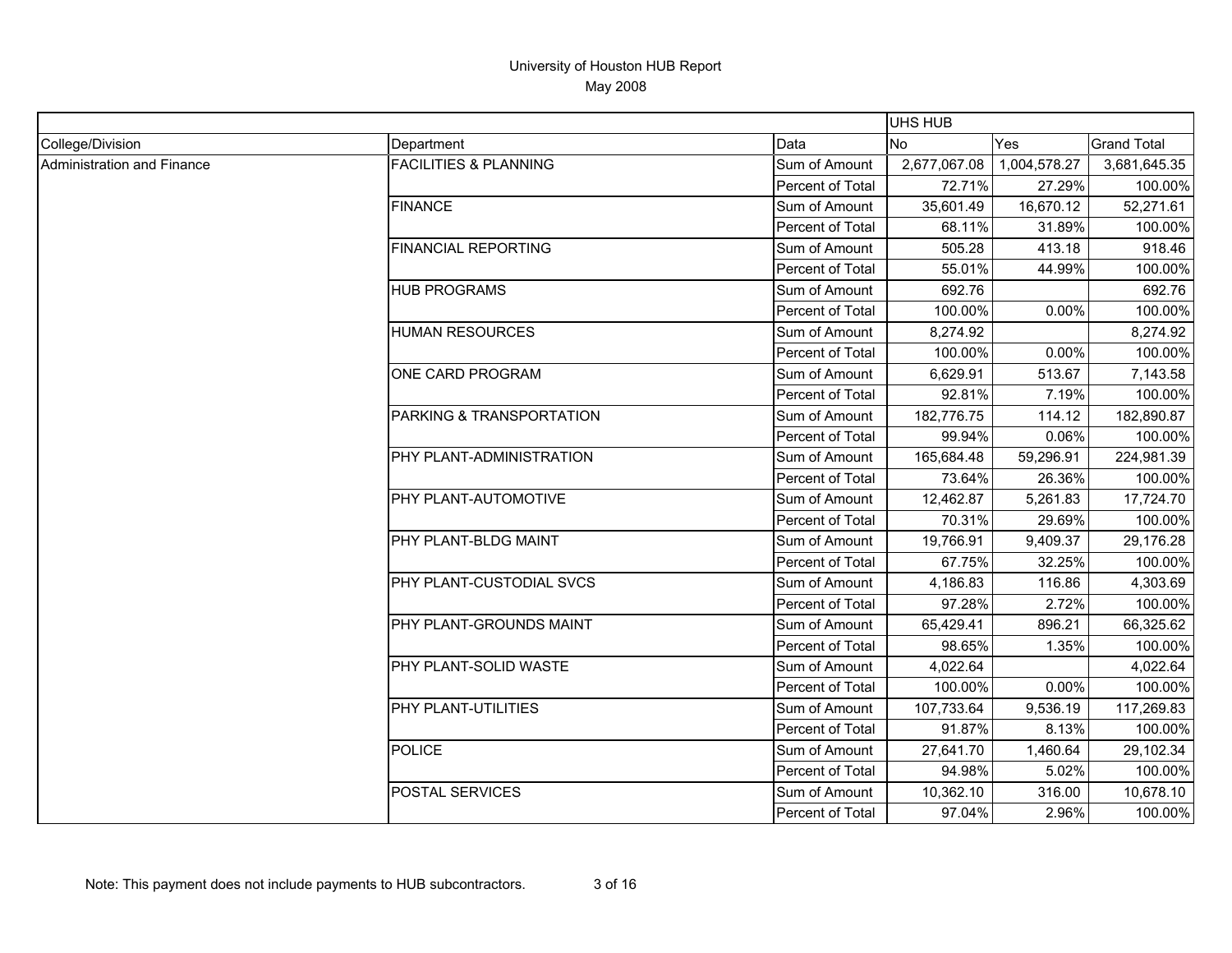|                                             |                                       |                  | UHS HUB      |              |                    |
|---------------------------------------------|---------------------------------------|------------------|--------------|--------------|--------------------|
| College/Division                            | Department                            | Data             | <b>No</b>    | Yes          | <b>Grand Total</b> |
| Administration and Finance                  | <b>PRINTING</b>                       | Sum of Amount    | 3,294.91     |              | 3,294.91           |
|                                             |                                       | Percent of Total | 100.00%      | 0.00%        | 100.00%            |
|                                             | <b>STUDENT FINANCIAL SERVICES</b>     | Sum of Amount    | 9,220.24     | 2,955.84     | 12,176.08          |
|                                             |                                       | Percent of Total | 75.72%       | 24.28%       | 100.00%            |
| Administration and Finance Sum of Amount    |                                       |                  | 5,036,795.93 | 1,122,444.08 | 6,159,240.01       |
| Administration and Finance Percent of Total |                                       |                  | 81.78%       | 18.22%       | 100.00%            |
| Architecture                                | <b>DEAN, ARCHITECTURE</b>             | Sum of Amount    | 34,836.33    | 1,252.64     | 36,088.97          |
|                                             |                                       | Percent of Total | 96.53%       | 3.47%        | 100.00%            |
| Architecture Sum of Amount                  |                                       |                  | 34,836.33    | 1,252.64     | 36,088.97          |
| Architecture Percent of Total               |                                       |                  | 96.53%       | 3.47%        | 100.00%            |
| <b>Athletics</b>                            | <b>INTERCOLLEGIATE ATHLETICS</b>      | Sum of Amount    | 208,908.73   | 85,865.98    | 294,774.71         |
|                                             |                                       | Percent of Total | 70.87%       | 29.13%       | 100.00%            |
| Athletics Sum of Amount                     |                                       |                  | 208,908.73   | 85,865.98    | 294,774.71         |
| Athletics Percent of Total                  |                                       |                  | 70.87%       | 29.13%       | 100.00%            |
| <b>Business Administration</b>              | ACCOUNTANCY AND TAXATION              | Sum of Amount    | 2,016.20     | 8,205.16     | 10,221.36          |
|                                             |                                       | Percent of Total | 19.73%       | 80.27%       | 100.00%            |
|                                             | <b>BAUER CAREER SERVICES CTR</b>      | Sum of Amount    | 16,399.06    | 1,985.54     | 18,384.60          |
|                                             |                                       | Percent of Total | 89.20%       | 10.80%       | 100.00%            |
|                                             | <b>BAUER COMMUNICATIONS</b>           | Sum of Amount    | 31,461.04    |              | 31,461.04          |
|                                             |                                       | Percent of Total | 100.00%      | 0.00%        | 100.00%            |
|                                             | CTR FOR ENTREPRENEURSHIP & INN        | Sum of Amount    | 3,504.16     | 299.41       | 3,803.57           |
|                                             |                                       | Percent of Total | 92.13%       | 7.87%        | 100.00%            |
|                                             | <b>DEAN, BUSINESS ADMINISTRATION</b>  | Sum of Amount    | 43,830.77    | 4,969.27     | 48,800.04          |
|                                             |                                       | Percent of Total | 89.82%       | 10.18%       | 100.00%            |
|                                             | <b>DECISION AND INFORMATION SCIEN</b> | Sum of Amount    | 553.98       | 279.90       | 833.88             |
|                                             |                                       | Percent of Total | 66.43%       | 33.57%       | 100.00%            |
|                                             | <b>EXECUTIVE DEGREE PROGRAMS</b>      | Sum of Amount    | 22,754.42    | 4,584.91     | 27,339.33          |
|                                             |                                       | Percent of Total | 83.23%       | 16.77%       | 100.00%            |
|                                             | <b>FINANCE-BUS ADMIN</b>              | Sum of Amount    | 1,563.41     | 791.85       | 2,355.26           |
|                                             |                                       | Percent of Total | 66.38%       | 33.62%       | 100.00%            |
|                                             | <b>GLOBAL ENERGY MGMT INST</b>        | Sum of Amount    | 629.74       |              | 629.74             |
|                                             |                                       | Percent of Total | 100.00%      | 0.00%        | 100.00%            |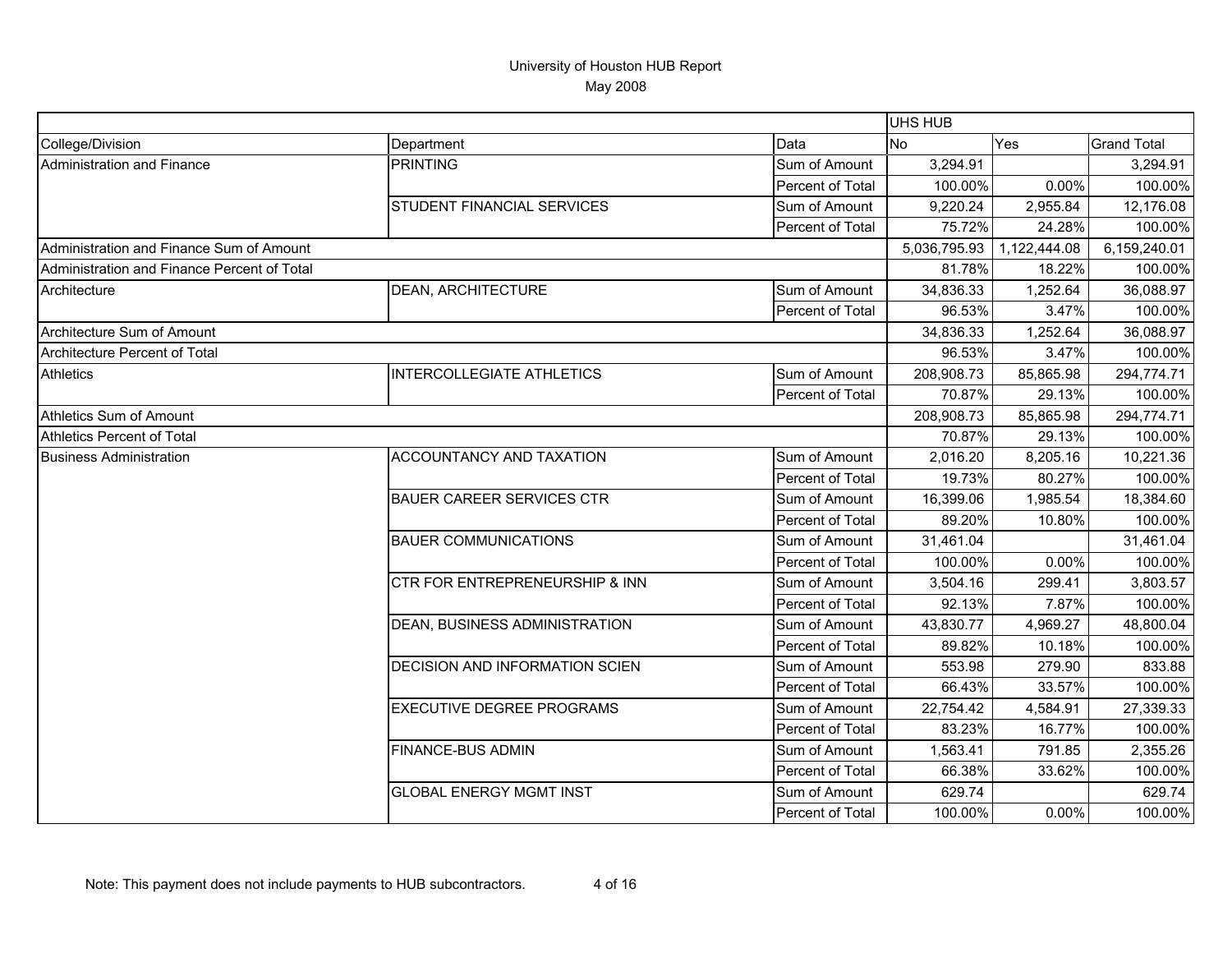|                                          |                                           |                  | UHS HUB    |           |                    |
|------------------------------------------|-------------------------------------------|------------------|------------|-----------|--------------------|
| College/Division                         | Department                                | Data             | <b>No</b>  | Yes       | <b>Grand Total</b> |
| <b>Business Administration</b>           | <b>MANAGEMENT</b>                         | Sum of Amount    | 3,984.92   | 499.62    | 4,484.54           |
|                                          |                                           | Percent of Total | 88.86%     | 11.14%    | 100.00%            |
|                                          | MARKETING-BUS ADMIN                       | Sum of Amount    | 2,296.78   | 1,238.47  | 3,535.25           |
|                                          |                                           | Percent of Total | 64.97%     | 35.03%    | 100.00%            |
|                                          | <b>MBA STUDENT SERVICES CENTER</b>        | Sum of Amount    | 1,554.77   | 486.97    | 2,041.74           |
|                                          |                                           | Percent of Total | 76.15%     | 23.85%    | 100.00%            |
|                                          | RESEARCH AND INSTR COMPUTING S            | Sum of Amount    | 10,497.52  | 410.54    | 10,908.06          |
|                                          |                                           | Percent of Total | 96.24%     | 3.76%     | 100.00%            |
|                                          | SALES EXCELLENCE INSTITUTE                | Sum of Amount    | 18,793.86  |           | 18,793.86          |
|                                          |                                           | Percent of Total | 100.00%    | 0.00%     | 100.00%            |
|                                          | <b>SMALL BUSINESS DEV CENTER</b>          | Sum of Amount    | 13,680.55  | 8,652.46  | 22,333.01          |
|                                          |                                           | Percent of Total | 61.26%     | 38.74%    | 100.00%            |
|                                          | UNDERGRAD BUSINESS PROG                   | Sum of Amount    | 4,821.46   | 3,203.74  | 8,025.20           |
|                                          |                                           | Percent of Total | 60.08%     | 39.92%    | 100.00%            |
| Business Administration Sum of Amount    |                                           |                  | 178,342.64 | 35,607.84 | 213,950.48         |
| Business Administration Percent of Total |                                           |                  | 83.36%     | 16.64%    | 100.00%            |
| Chancellor/President                     | <b>AFFIRMATIVE ACTION</b>                 | Sum of Amount    | 90.96      |           | 90.96              |
|                                          |                                           | Percent of Total | 100.00%    | 0.00%     | 100.00%            |
|                                          | CHANCELLOR/PRESIDENT                      | Sum of Amount    | 5,778.44   | 1,191.21  | 6,969.65           |
|                                          |                                           | Percent of Total | 82.91%     | 17.09%    | 100.00%            |
|                                          | <b>CONTRACTS ADMINISTRATION</b>           | Sum of Amount    | 29.22      | 84.40     | 113.62             |
|                                          |                                           | Percent of Total | 25.72%     | 74.28%    | 100.00%            |
|                                          | OFFICE OF SPECIAL EVENTS                  | Sum of Amount    | 55,440.86  | 7,606.10  | 63,046.96          |
|                                          |                                           | Percent of Total | 87.94%     | 12.06%    | 100.00%            |
|                                          | <b>STAFF COUNCIL</b>                      | Sum of Amount    | 224.97     |           | 224.97             |
|                                          |                                           | Percent of Total | 100.00%    | 0.00%     | 100.00%            |
| Chancellor/President Sum of Amount       |                                           |                  | 61,564.45  | 8,881.71  | 70,446.16          |
| Chancellor/President Percent of Total    |                                           |                  | 87.39%     | 12.61%    | 100.00%            |
| Education                                | CENTER FOR INFO TECH IN EDUCATION         | Sum of Amount    | 13,562.88  | 88,243.67 | 101,806.55         |
|                                          |                                           | Percent of Total | 13.32%     | 86.68%    | 100.00%            |
|                                          | <b>CONSISTENCY MGMT &amp; COOP DISCIP</b> | Sum of Amount    | 17,312.90  | 4,779.75  | 22,092.65          |
|                                          |                                           | Percent of Total | 78.36%     | 21.64%    | 100.00%            |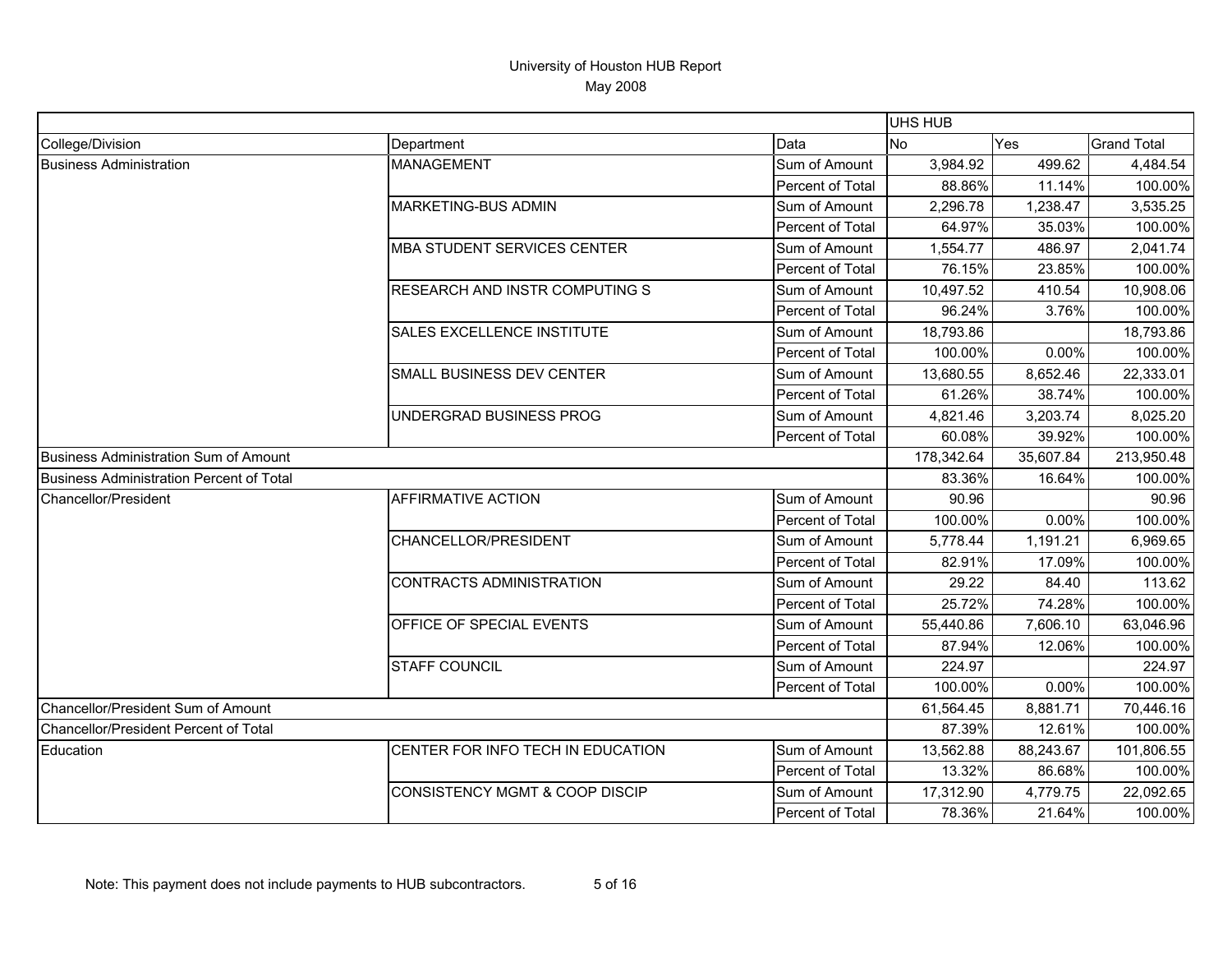|                                   |                                   |                  | UHS HUB        |            |                    |
|-----------------------------------|-----------------------------------|------------------|----------------|------------|--------------------|
| College/Division                  | Department                        | Data             | N <sub>0</sub> | Yes        | <b>Grand Total</b> |
| Education                         | <b>CURRICULUM AND INSTRUCTION</b> | Sum of Amount    | 19,496.33      | 3,588.81   | 23,085.14          |
|                                   |                                   | Percent of Total | 84.45%         | 15.55%     | 100.00%            |
|                                   | <b>DEAN, EDUCATION</b>            | Sum of Amount    | 55,493.13      | 2,735.10   | 58,228.23          |
|                                   |                                   | Percent of Total | 95.30%         | 4.70%      | 100.00%            |
|                                   | EDU. LEADERSHIP & CULTURAL STU    | Sum of Amount    | 803.93         | 727.74     | 1,531.67           |
|                                   |                                   | Percent of Total | 52.49%         | 47.51%     | 100.00%            |
|                                   | EDUCATIONAL PSYCHOLOGY            | Sum of Amount    | 4,074.20       | 208.51     | 4,282.71           |
|                                   |                                   | Percent of Total | 95.13%         | 4.87%      | 100.00%            |
|                                   | HEALTH AND HUMAN PERFORMANCE      | Sum of Amount    | 25,770.91      | 2,611.94   | 28,382.85          |
|                                   |                                   | Percent of Total | 90.80%         | 9.20%      | 100.00%            |
|                                   | HUMAN DEVELOPMENT LAB             | Sum of Amount    | 2,456.74       |            | 2,456.74           |
|                                   |                                   | Percent of Total | 100.00%        | 0.00%      | 100.00%            |
|                                   | INSTITUTE FOR URBAN EDUCATION     | Sum of Amount    | 2,408.13       | 1,271.78   | 3,679.91           |
|                                   |                                   | Percent of Total | 65.44%         | 34.56%     | 100.00%            |
|                                   | TEACHER EDUCATION AND CERTIFIC    | Sum of Amount    | 70.75          | 5,738.86   | 5,809.61           |
|                                   |                                   | Percent of Total | 1.22%          | 98.78%     | 100.00%            |
| Education Sum of Amount           |                                   |                  | 141,449.90     | 109,906.16 | 251,356.06         |
| <b>Education Percent of Total</b> |                                   |                  | 56.27%         | 43.73%     | 100.00%            |
| Engineering                       | <b>CHEMICAL ENGINEERING</b>       | Sum of Amount    | 99,330.30      | 15,409.93  | 114,740.23         |
|                                   |                                   | Percent of Total | 86.57%         | 13.43%     | 100.00%            |
|                                   | <b>CIVIL ENGINEERING</b>          | Sum of Amount    | 158,361.21     | 215.78     | 158,576.99         |
|                                   |                                   | Percent of Total | 99.86%         | 0.14%      | 100.00%            |
|                                   | COMPOSITE ENGR APPLICATIONS CT    | Sum of Amount    | 1,313.15       |            | 1,313.15           |
|                                   |                                   | Percent of Total | 100.00%        | 0.00%      | 100.00%            |
|                                   | CTR FOR INNOVATIVE GROUTING       | Sum of Amount    | 12.22          |            | 12.22              |
|                                   |                                   | Percent of Total | 100.00%        | 0.00%      | 100.00%            |
|                                   | <b>DEAN, ENGINEERING</b>          | Sum of Amount    | 81,478.04      | 3,533.56   | 85,011.60          |
|                                   |                                   | Percent of Total | 95.84%         | 4.16%      | 100.00%            |
|                                   | <b>ELECTRICAL ENGINEERING</b>     | Sum of Amount    | 14,809.15      | 6,245.88   | 21,055.03          |
|                                   |                                   | Percent of Total | 70.34%         | 29.66%     | 100.00%            |
|                                   | <b>ENGINEERING SERVICES</b>       | Sum of Amount    | 3,558.96       | 431.82     | 3,990.78           |
|                                   |                                   | Percent of Total | 89.18%         | 10.82%     | 100.00%            |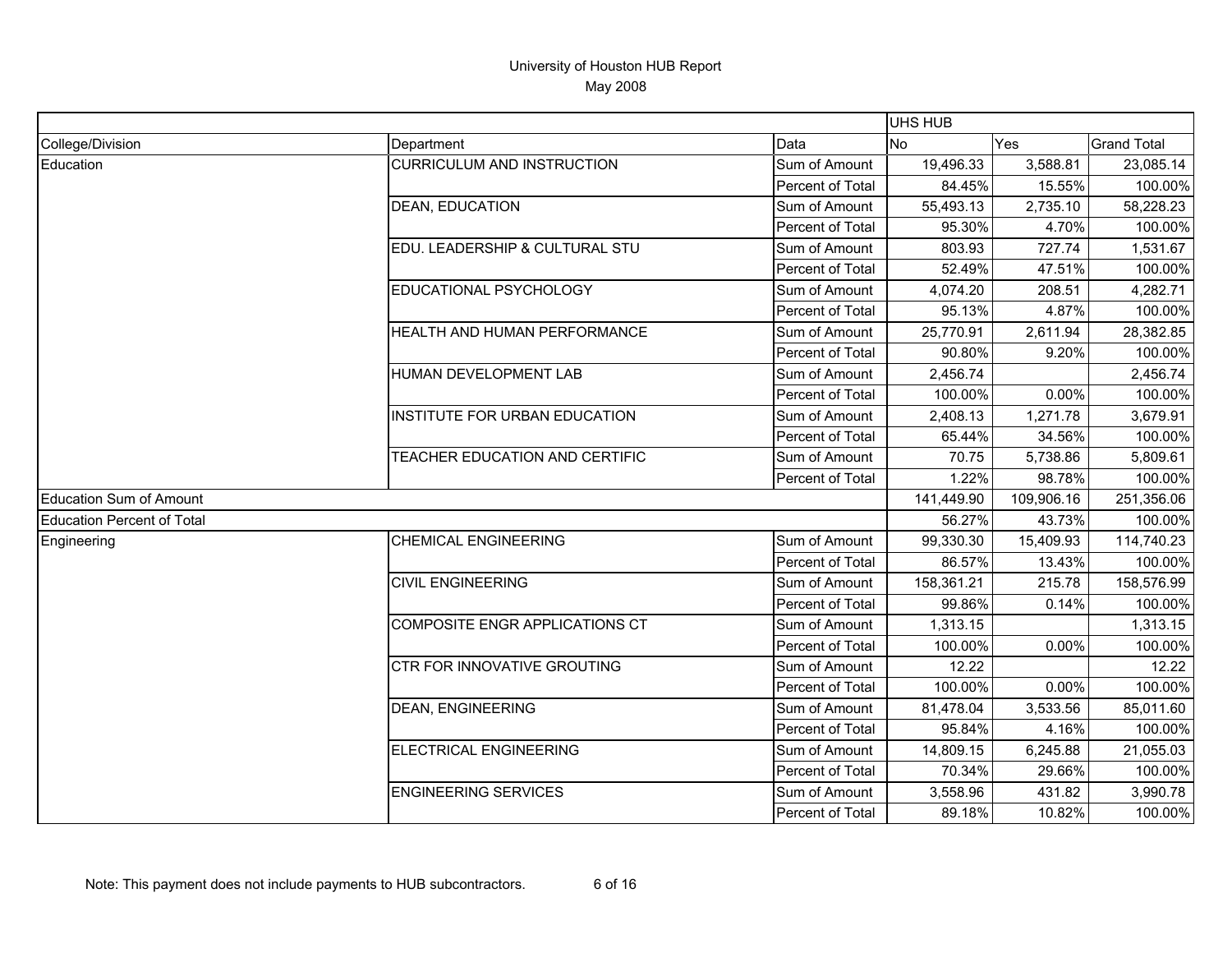|                                                  |                                     |                  | UHS HUB    |           |                    |
|--------------------------------------------------|-------------------------------------|------------------|------------|-----------|--------------------|
| College/Division                                 | Department                          | Data             | <b>No</b>  | Yes       | <b>Grand Total</b> |
| Engineering                                      | <b>INDUSTRIAL ENGINEERING</b>       | Sum of Amount    | 1,692.13   | 75.29     | 1,767.42           |
|                                                  |                                     | Percent of Total | 95.74%     | 4.26%     | 100.00%            |
|                                                  | MECHANICAL ENGINEERING              | Sum of Amount    | 29,961.52  | 11,267.96 | 41,229.48          |
|                                                  |                                     | Percent of Total | 72.67%     | 27.33%    | 100.00%            |
|                                                  | SW PUBLIC TECHNOLOGY CENTER         | Sum of Amount    | 58.86      |           | 58.86              |
|                                                  |                                     | Percent of Total | 100.00%    | 0.00%     | 100.00%            |
|                                                  | <b>WIND ENERGY CENTER</b>           | Sum of Amount    | 602.27     |           | 602.27             |
|                                                  |                                     | Percent of Total | 100.00%    | 0.00%     | 100.00%            |
| Engineering Sum of Amount                        |                                     |                  | 391,177.81 | 37,180.22 | 428,358.03         |
| Engineering Percent of Total                     |                                     |                  | 91.32%     | 8.68%     | 100.00%            |
| Graduate College of Social Work                  | <b>ALUMNI &amp; CAREER SERVICES</b> | Sum of Amount    |            | 250.01    | 250.01             |
|                                                  |                                     | Percent of Total | 0.00%      | 100.00%   | 100.00%            |
|                                                  | <b>AMERICAN HUMANICS</b>            | Sum of Amount    | 1,200.00   |           | 1,200.00           |
|                                                  |                                     | Percent of Total | 100.00%    | 0.00%     | 100.00%            |
|                                                  | DEAN, SOCIAL WORK                   | Sum of Amount    | 9,697.70   | 844.01    | 10,541.71          |
|                                                  |                                     | Percent of Total | 91.99%     | 8.01%     | 100.00%            |
|                                                  | <b>FIELD OFFICE</b>                 | Sum of Amount    |            | 185.59    | 185.59             |
|                                                  |                                     | Percent of Total | 0.00%      | 100.00%   | 100.00%            |
|                                                  | <b>JODY WILLIAMS CENTER</b>         | Sum of Amount    | 1,472.13   |           | 1,472.13           |
|                                                  |                                     | Percent of Total | 100.00%    | 0.00%     | 100.00%            |
|                                                  | <b>OCP</b>                          | Sum of Amount    | 3,989.26   | 882.61    | 4,871.87           |
|                                                  |                                     | Percent of Total | 81.88%     | 18.12%    | 100.00%            |
|                                                  | <b>ODSPR</b>                        | Sum of Amount    | 359.74     | 602.63    | 962.37             |
|                                                  |                                     | Percent of Total | 37.38%     | 62.62%    | 100.00%            |
|                                                  | PHD PROGRAM                         | Sum of Amount    | 40.58      |           | 40.58              |
|                                                  |                                     | Percent of Total | 100.00%    | 0.00%     | 100.00%            |
| Graduate College of Social Work Sum of Amount    |                                     |                  | 16,759.41  | 2,764.85  | 19,524.26          |
| Graduate College of Social Work Percent of Total |                                     |                  | 85.84%     | 14.16%    | 100.00%            |
| Honors College                                   | DEAN, HONORS COLLEGE                | Sum of Amount    | 12,726.07  | 4,711.16  | 17,437.23          |
|                                                  |                                     | Percent of Total | 72.98%     | 27.02%    | 100.00%            |
| Honors College Sum of Amount                     |                                     |                  | 12,726.07  | 4,711.16  | 17,437.23          |
| Honors College Percent of Total                  |                                     |                  | 72.98%     | 27.02%    | 100.00%            |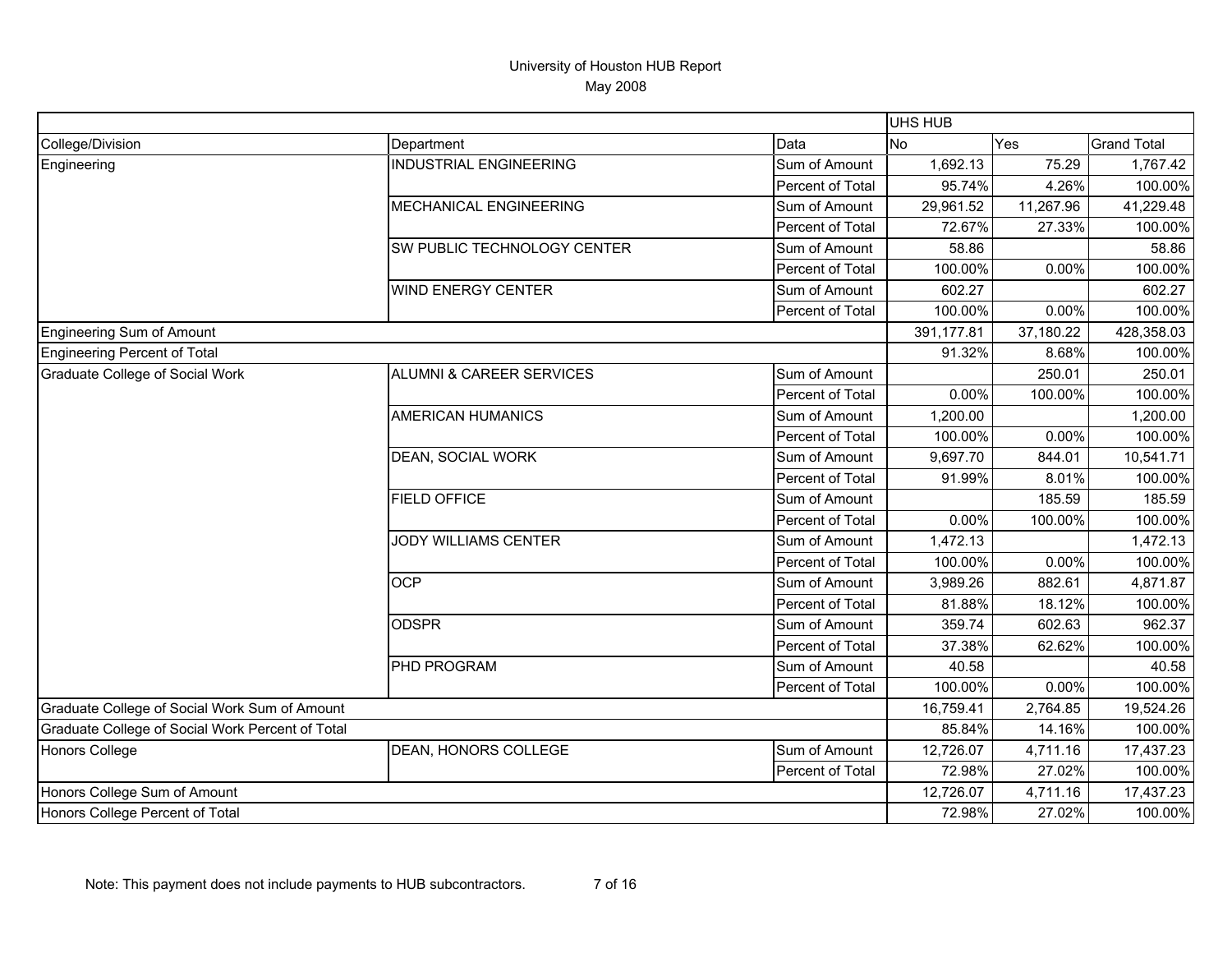|                                                  |                                |                  | UHS HUB    |          |                    |
|--------------------------------------------------|--------------------------------|------------------|------------|----------|--------------------|
| College/Division                                 | Department                     | Data             | <b>No</b>  | Yes      | <b>Grand Total</b> |
| Hotel and Restaurant Management                  | DEAN, HOTEL & RESTAURANT MANAG | Sum of Amount    | 17,737.70  | 8,466.96 | 26,204.66          |
|                                                  |                                | Percent of Total | 67.69%     | 32.31%   | 100.00%            |
|                                                  | HOTEL AND RESTAURANT MANAGEMEN | Sum of Amount    | 102,033.29 | 109.03   | 102,142.32         |
|                                                  |                                | Percent of Total | 99.89%     | 0.11%    | 100.00%            |
| Hotel and Restaurant Management Sum of Amount    |                                |                  | 119,770.99 | 8,575.99 | 128,346.98         |
| Hotel and Restaurant Management Percent of Total |                                |                  | 93.32%     | 6.68%    | 100.00%            |
| Law Center                                       | <b>BLAKELEY INSTITUTE</b>      | Sum of Amount    | 3,839.56   |          | 3,839.56           |
|                                                  |                                | Percent of Total | 100.00%    | 0.00%    | 100.00%            |
|                                                  | <b>BUSINESS SERVICES, LAW</b>  | Sum of Amount    | 1,100.00   | 578.60   | 1,678.60           |
|                                                  |                                | Percent of Total | 65.53%     | 34.47%   | 100.00%            |
|                                                  | CAREER SERVICES, LAW           | Sum of Amount    | 15,347.31  | 604.88   | 15,952.19          |
|                                                  |                                | Percent of Total | 96.21%     | 3.79%    | 100.00%            |
|                                                  | DEAN, LAW                      | Sum of Amount    | 303.10     | 1,828.35 | 2,131.45           |
|                                                  |                                | Percent of Total | 14.22%     | 85.78%   | 100.00%            |
|                                                  | EXTERNAL AFFAIRS, LAW          | Sum of Amount    |            | 3,621.43 | 3,621.43           |
|                                                  |                                | Percent of Total | 0.00%      | 100.00%  | 100.00%            |
|                                                  | FACILITIES, LAW                | Sum of Amount    | 3,470.60   | 1,386.77 | 4,857.37           |
|                                                  |                                | Percent of Total | 71.45%     | 28.55%   | 100.00%            |
|                                                  | <b>FACULTY SUPPORT LAW</b>     | Sum of Amount    | 16.06      | 837.70   | 853.76             |
|                                                  |                                | Percent of Total | 1.88%      | 98.12%   | 100.00%            |
|                                                  | HEALTH LAW & POLICY INSTITUTE  | Sum of Amount    | 29.92      | 149.48   | 179.40             |
|                                                  |                                | Percent of Total | 16.68%     | 83.32%   | 100.00%            |
|                                                  | <b>IHELG</b>                   | Sum of Amount    | 134.97     |          | 134.97             |
|                                                  |                                | Percent of Total | 100.00%    | 0.00%    | 100.00%            |
|                                                  | LAW INFORMATION TECHNOLOGY     | Sum of Amount    | 7,144.43   | 48.95    | 7,193.38           |
|                                                  |                                | Percent of Total | 99.32%     | 0.68%    | 100.00%            |
|                                                  | <b>LAW LIBRARY</b>             | Sum of Amount    | 3,729.29   | 1,168.42 | 4,897.71           |
|                                                  |                                | Percent of Total | 76.14%     | 23.86%   | 100.00%            |
|                                                  | LEGAL AID CLINIC, LAW          | Sum of Amount    |            | 1,785.14 | 1,785.14           |
|                                                  |                                | Percent of Total | 0.00%      | 100.00%  | 100.00%            |
|                                                  | PUBLIC RELS & MARKETING, LAW   | Sum of Amount    | 6,019.60   |          | 6,019.60           |
|                                                  |                                | Percent of Total | 100.00%    | 0.00%    | 100.00%            |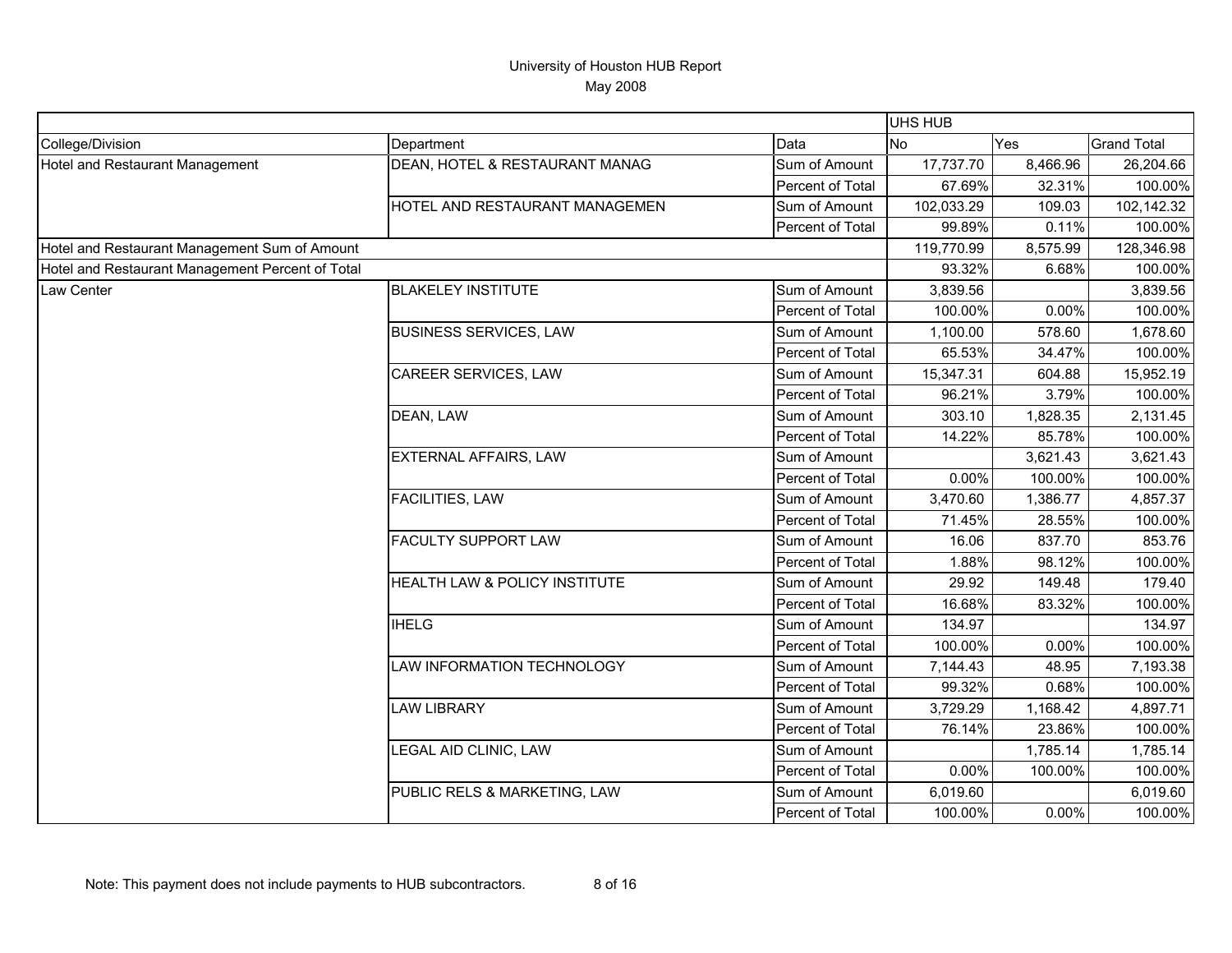|                                  |                                  |                  | <b>UHS HUB</b> |           |                    |
|----------------------------------|----------------------------------|------------------|----------------|-----------|--------------------|
| College/Division                 | Department                       | Data             | N <sub>o</sub> | Yes       | <b>Grand Total</b> |
| <b>Law Center</b>                | STUDENT ORGANIZATION, LAW        | Sum of Amount    | 1,620.00       |           | 1,620.00           |
|                                  |                                  | Percent of Total | 100.00%        | 0.00%     | 100.00%            |
|                                  | STUDENT SERVICES, LAW            | Sum of Amount    | 30,845.85      | 3,788.14  | 34,633.99          |
|                                  |                                  | Percent of Total | 89.06%         | 10.94%    | 100.00%            |
| Law Center Sum of Amount         |                                  |                  | 73,600.69      | 15,797.86 | 89,398.55          |
| Law Center Percent of Total      |                                  |                  | 82.33%         | 17.67%    | 100.00%            |
| Liberal Arts and Social Sciences | <b>AEROSPACE STUDIES</b>         | Sum of Amount    | 448.09         | 397.24    | 845.33             |
|                                  |                                  | Percent of Total | 53.01%         | 46.99%    | 100.00%            |
|                                  | AFRICAN-AMERICAN STUDIES         | Sum of Amount    | 4,164.11       | 2,846.00  | 7,010.11           |
|                                  |                                  | Percent of Total | 59.40%         | 40.60%    | 100.00%            |
|                                  | <b>ANTHROPOLOGY</b>              | Sum of Amount    | 1,139.98       |           | 1,139.98           |
|                                  |                                  | Percent of Total | 100.00%        | 0.00%     | 100.00%            |
|                                  | <b>ART</b>                       | Sum of Amount    | 12,921.43      | 621.38    | 13,542.81          |
|                                  |                                  | Percent of Total | 95.41%         | 4.59%     | 100.00%            |
|                                  | <b>ARTE PUBLICO</b>              | Sum of Amount    | 26,401.34      | 4,224.29  | 30,625.63          |
|                                  |                                  | Percent of Total | 86.21%         | 13.79%    | 100.00%            |
|                                  | <b>BAND</b>                      | Sum of Amount    | 60.00          |           | 60.00              |
|                                  |                                  | Percent of Total | 100.00%        | 0.00%     | 100.00%            |
|                                  | <b>BLAFFER GALLERY</b>           | Sum of Amount    | 9,558.65       | 123.43    | 9,682.08           |
|                                  |                                  | Percent of Total | 98.73%         | 1.27%     | 100.00%            |
|                                  | CENTER FOR PUBLIC POLICY         | Sum of Amount    | 30,470.36      | 142.36    | 30,612.72          |
|                                  |                                  | Percent of Total | 99.53%         | 0.47%     | 100.00%            |
|                                  | <b>COMMUNICATION</b>             | Sum of Amount    | 4,156.22       | 1,251.43  | 5,407.65           |
|                                  |                                  | Percent of Total | 76.86%         | 23.14%    | 100.00%            |
|                                  | <b>COMMUNICATIONS DISORDERS</b>  | Sum of Amount    | 22,359.46      | 463.69    | 22,823.15          |
|                                  |                                  | Percent of Total | 97.97%         | 2.03%     | 100.00%            |
|                                  | <b>CWMCA CENTER FOR THE ARTS</b> | Sum of Amount    | 6,206.50       | 261.91    | 6,468.41           |
|                                  |                                  | Percent of Total | 95.95%         | 4.05%     | 100.00%            |
|                                  | DEAN, LIBERAL ARTS & SOC SCI     | Sum of Amount    | 17,576.31      | 2,314.07  | 19,890.38          |
|                                  |                                  | Percent of Total | 88.37%         | 11.63%    | 100.00%            |
|                                  | <b>ECONOMICS</b>                 | Sum of Amount    | 36,467.41      | 107.95    | 36,575.36          |
|                                  |                                  | Percent of Total | 99.70%         | 0.30%     | 100.00%            |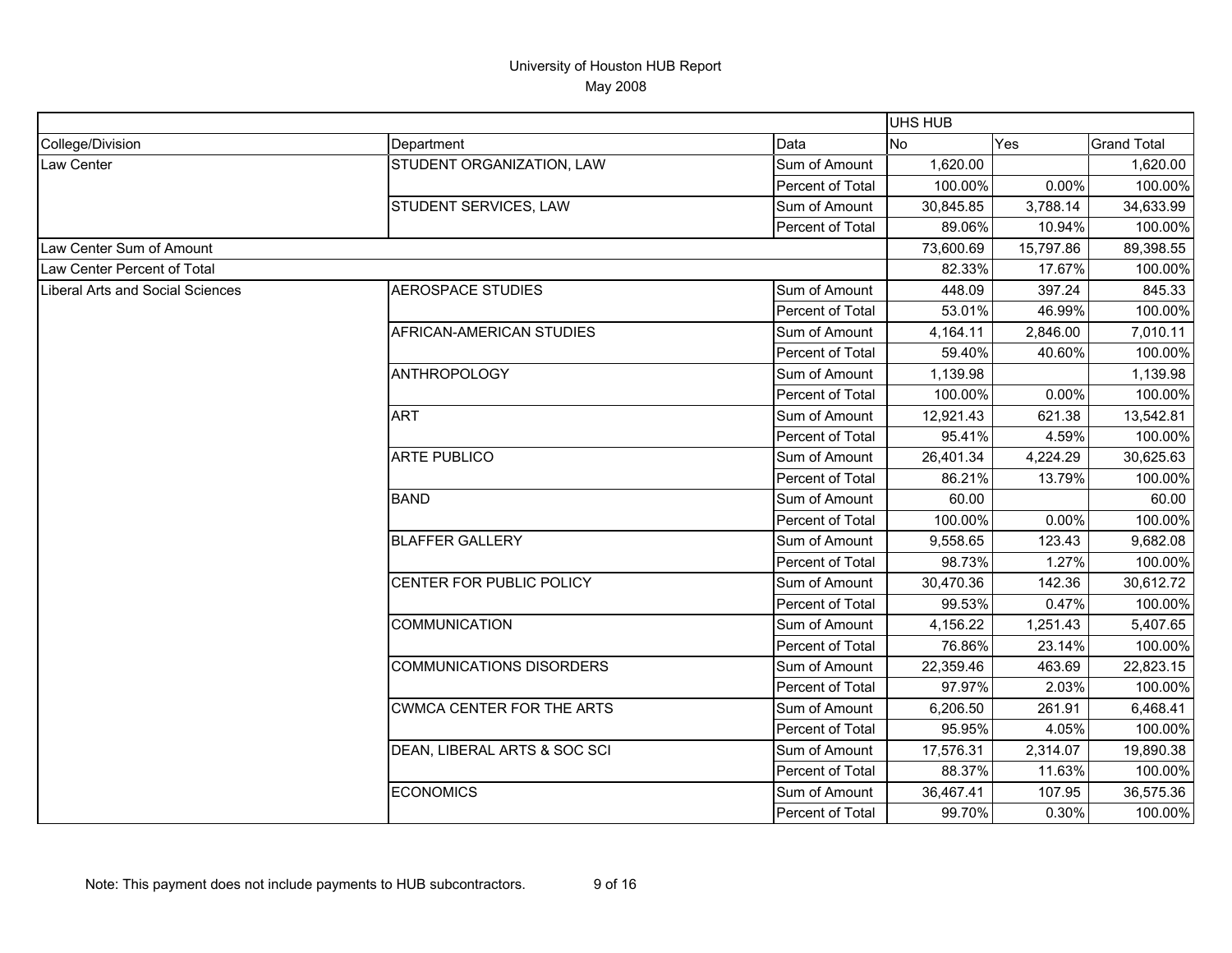|                                                   |                                 |                  | <b>UHS HUB</b> |            |                    |
|---------------------------------------------------|---------------------------------|------------------|----------------|------------|--------------------|
| College/Division                                  | Department                      | Data             | <b>No</b>      | Yes        | <b>Grand Total</b> |
| Liberal Arts and Social Sciences                  | <b>ENGLISH</b>                  | Sum of Amount    | 18,224.32      | 7,052.83   | 25,277.15          |
|                                                   |                                 | Percent of Total | 72.10%         | 27.90%     | 100.00%            |
|                                                   | <b>HISTORY</b>                  | Sum of Amount    | 27,070.59      | 440.20     | 27,510.79          |
|                                                   |                                 | Percent of Total | 98.40%         | 1.60%      | 100.00%            |
|                                                   | <b>MEXICAN-AMERICAN STUDIES</b> | Sum of Amount    | 4,398.98       | 36.49      | 4,435.47           |
|                                                   |                                 | Percent of Total | 99.18%         | 0.82%      | 100.00%            |
|                                                   | <b>MILITARY SCIENCE</b>         | Sum of Amount    | 772.89         |            | 772.89             |
|                                                   |                                 | Percent of Total | 100.00%        | 0.00%      | 100.00%            |
|                                                   | MODERN AND CLASSICAL LANGUAGES  | Sum of Amount    | 4,326.09       |            | 4,326.09           |
|                                                   |                                 | Percent of Total | 100.00%        | 0.00%      | 100.00%            |
|                                                   | <b>MUSIC</b>                    | Sum of Amount    | 18,825.75      | 9,081.60   | 27,907.35          |
|                                                   |                                 | Percent of Total | 67.46%         | 32.54%     | 100.00%            |
|                                                   | PHILOSOPHY                      | Sum of Amount    | 1,537.92       | 259.24     | 1,797.16           |
|                                                   |                                 | Percent of Total | 85.58%         | 14.42%     | 100.00%            |
|                                                   | POLITICAL SCIENCE               | Sum of Amount    | 883.33         | 3,664.32   | 4,547.65           |
|                                                   |                                 | Percent of Total | 19.42%         | 80.58%     | 100.00%            |
|                                                   | <b>PSYCHOLOGY</b>               | Sum of Amount    | 100,429.79     | 28,634.09  | 129,063.88         |
|                                                   |                                 | Percent of Total | 77.81%         | 22.19%     | 100.00%            |
|                                                   | <b>RELIGIOUS STUDIES</b>        | Sum of Amount    |                | 90.68      | 90.68              |
|                                                   |                                 | Percent of Total | 0.00%          | 100.00%    | 100.00%            |
|                                                   | <b>SOCIOLOGY</b>                | Sum of Amount    | 294.89         | (259.99)   | 34.90              |
|                                                   |                                 | Percent of Total | 844.96%        | -744.96%   | 100.00%            |
|                                                   | <b>THEATRE</b>                  | Sum of Amount    | 39,340.10      | 2,231.34   | 41,571.44          |
|                                                   |                                 | Percent of Total | 94.63%         | 5.37%      | 100.00%            |
|                                                   | <b>WOMEN'S STUDIES PROGRAM</b>  | Sum of Amount    | 59.99          |            | 59.99              |
|                                                   |                                 | Percent of Total | 100.00%        | 0.00%      | 100.00%            |
|                                                   | <b>WRITING CENTER</b>           | Sum of Amount    | 441.40         | 620.91     | 1,062.31           |
|                                                   |                                 | Percent of Total | 41.55%         | 58.45%     | 100.00%            |
| Liberal Arts and Social Sciences Sum of Amount    |                                 |                  | 388,535.90     | 64,605.46  | 453,141.36         |
| Liberal Arts and Social Sciences Percent of Total |                                 |                  | 85.74%         | 14.26%     | 100.00%            |
| Library                                           | <b>UNIVERSITY LIBRARIES</b>     | Sum of Amount    | 1,866,706.16   | 108,393.75 | 1,975,099.91       |
|                                                   |                                 | Percent of Total | 94.51%         | 5.49%      | 100.00%            |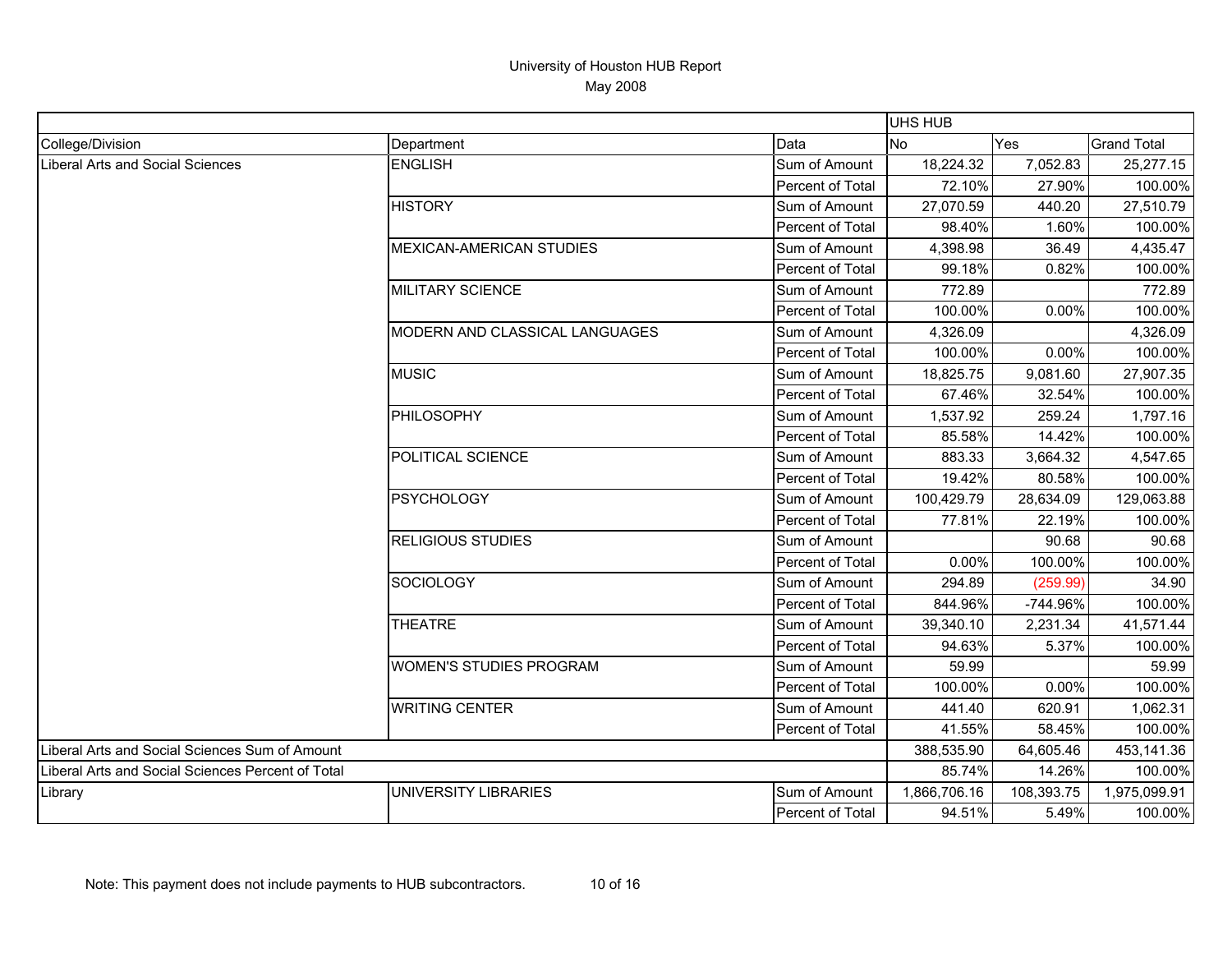|                                                  |                                   |                  | <b>UHS HUB</b> |            |                    |
|--------------------------------------------------|-----------------------------------|------------------|----------------|------------|--------------------|
| College/Division                                 | Department                        | Data             | <b>No</b>      | Yes        | <b>Grand Total</b> |
| Library Sum of Amount                            |                                   |                  | 1,866,706.16   | 108,393.75 | 1,975,099.91       |
| <b>Library Percent of Total</b>                  |                                   |                  | 94.51%         | 5.49%      | 100.00%            |
| Natural Science and Mathematics                  | <b>BIOLOGY &amp; BIOCHEMISTRY</b> | Sum of Amount    | 31,258.25      | 15,277.88  | 46,536.13          |
|                                                  |                                   | Percent of Total | 67.17%         | 32.83%     | 100.00%            |
|                                                  | <b>CAGE INSTITUTE</b>             | Sum of Amount    | 3,342.34       | 58.00      | 3,400.34           |
|                                                  |                                   | Percent of Total | 98.29%         | 1.71%      | 100.00%            |
|                                                  | <b>CHEMISTRY</b>                  | Sum of Amount    | 69,898.06      | 10,282.94  | 80,181.00          |
|                                                  |                                   | Percent of Total | 87.18%         | 12.82%     | 100.00%            |
|                                                  | <b>COMPUTER SCIENCE</b>           | Sum of Amount    | 34,399.02      | 1,124.33   | 35,523.35          |
|                                                  |                                   | Percent of Total | 96.83%         | 3.17%      | 100.00%            |
|                                                  | DEAN, NATURAL SCIENCE & MATHE     | Sum of Amount    | 15,233.85      | 11,755.88  | 26,989.73          |
|                                                  |                                   | Percent of Total | 56.44%         | 43.56%     | 100.00%            |
|                                                  | <b>GEOLOGY</b>                    | Sum of Amount    | 28,712.98      | 5,290.31   | 34,003.29          |
|                                                  |                                   | Percent of Total | 84.44%         | 15.56%     | 100.00%            |
|                                                  | <b>IMAQS</b>                      | Sum of Amount    | 6,990.70       |            | 6,990.70           |
|                                                  |                                   | Percent of Total | 100.00%        | 0.00%      | 100.00%            |
|                                                  | INST FOR THEORETICAL & ENG SCI    | Sum of Amount    | 327.06         |            | 327.06             |
|                                                  |                                   | Percent of Total | 100.00%        | 0.00%      | 100.00%            |
|                                                  | <b>MATHEMATICS</b>                | Sum of Amount    | 17,639.04      | 3,568.80   | 21,207.84          |
|                                                  |                                   | Percent of Total | 83.17%         | 16.83%     | 100.00%            |
|                                                  | PHYSICS                           | Sum of Amount    | 24,541.55      | 3,245.67   | 27,787.22          |
|                                                  |                                   | Percent of Total | 88.32%         | 11.68%     | 100.00%            |
| Natural Science and Mathematics Sum of Amount    |                                   |                  | 232,342.85     | 50,603.81  | 282,946.66         |
| Natural Science and Mathematics Percent of Total |                                   |                  | 82.12%         | 17.88%     | 100.00%            |
| Optometry                                        | <b>DEAN, OPTOMETRY</b>            | Sum of Amount    | 53,749.24      | 18,595.40  | 72,344.64          |
|                                                  |                                   | Percent of Total | 74.30%         | 25.70%     | 100.00%            |
|                                                  | OPT VISION SCIENCES               | Sum of Amount    | 135,928.29     |            | 135,928.29         |
|                                                  |                                   | Percent of Total | 100.00%        | 0.00%      | 100.00%            |
|                                                  | OPTOMETRY CLINIC                  | Sum of Amount    | 14,682.63      | 5,491.94   | 20,174.57          |
|                                                  |                                   | Percent of Total | 72.78%         | 27.22%     | 100.00%            |
| Optometry Sum of Amount                          |                                   |                  | 204,360.16     | 24,087.34  | 228,447.50         |
| Optometry Percent of Total                       |                                   |                  | 89.46%         | 10.54%     | 100.00%            |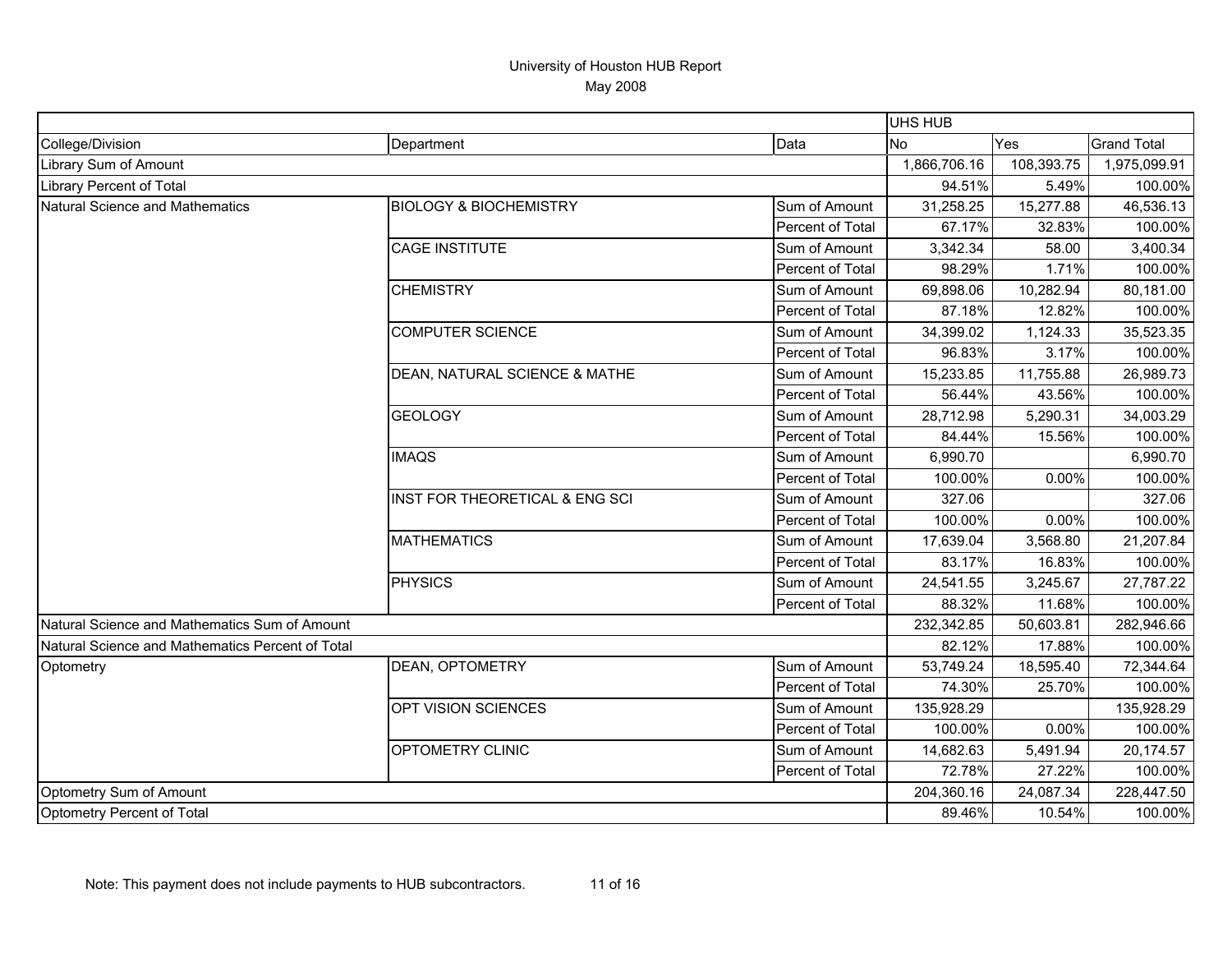|                           |                                           |                  | UHS HUB   |           |                    |
|---------------------------|-------------------------------------------|------------------|-----------|-----------|--------------------|
| College/Division          | Department                                | Data             | <b>No</b> | Yes       | <b>Grand Total</b> |
| Pharmacy                  | <b>CLINICAL PHARMACY &amp; ADMINISTRA</b> | Sum of Amount    | 7,191.68  | 642.43    | 7,834.11           |
|                           |                                           | Percent of Total | 91.80%    | 8.20%     | 100.00%            |
|                           | <b>DEAN, PHARMACY</b>                     | Sum of Amount    | 25,056.06 | 5,774.46  | 30,830.52          |
|                           |                                           | Percent of Total | 81.27%    | 18.73%    | 100.00%            |
|                           | INSTITUTE FOR DRUG EDUCATION              | Sum of Amount    | 1,423.54  |           | 1,423.54           |
|                           |                                           | Percent of Total | 100.00%   | 0.00%     | 100.00%            |
|                           | INSTITUTE OF COMMUNITY HEALTH             | Sum of Amount    |           | 166.40    | 166.40             |
|                           |                                           | Percent of Total | $0.00\%$  | 100.00%   | 100.00%            |
|                           | PHARMACOLOGICAL & PHARMACEUTIC            | Sum of Amount    | 56,728.61 | 1,182.40  | 57,911.01          |
|                           |                                           | Percent of Total | 97.96%    | 2.04%     | 100.00%            |
| Pharmacy Sum of Amount    |                                           |                  | 90,399.89 | 7,765.69  | 98,165.58          |
| Pharmacy Percent of Total |                                           |                  | 92.09%    | 7.91%     | 100.00%            |
| Research                  | ANIMAL CARE OPERATIONS                    | Sum of Amount    | 6,500.55  | 1,885.50  | 8,386.05           |
|                           |                                           | Percent of Total | 77.52%    | 22.48%    | 100.00%            |
|                           | CENTER FOR ADVANCED MATERIALS             | Sum of Amount    | 52,540.66 |           | 52,540.66          |
|                           |                                           | Percent of Total | 100.00%   | 0.00%     | 100.00%            |
|                           | <b>CMC</b>                                | Sum of Amount    | 158.36    | 109.77    | 268.13             |
|                           |                                           | Percent of Total | 59.06%    | 40.94%    | 100.00%            |
|                           | ENVIRONMENTAL INSTIT-HOUSTON              | Sum of Amount    | 39.58     |           | 39.58              |
|                           |                                           | Percent of Total | 100.00%   | 0.00%     | 100.00%            |
|                           | <b>GRANTS AND CONTRACTS</b>               | Sum of Amount    | 862.99    | 858.86    | 1,721.85           |
|                           |                                           | Percent of Total | 50.12%    | 49.88%    | 100.00%            |
|                           | <b>HOUSTON COASTAL CENTER</b>             | Sum of Amount    | 1,813.70  |           | 1,813.70           |
|                           |                                           | Percent of Total | 100.00%   | 0.00%     | 100.00%            |
|                           | INSTITUTE FOR MOLECULAR DESIGN            | Sum of Amount    | 4,709.64  |           | 4,709.64           |
|                           |                                           | Percent of Total | 100.00%   | 0.00%     | 100.00%            |
|                           | OFFICE OF TECHNOLOGY MANAGEMEN            | Sum of Amount    | 16,225.97 |           | 16,225.97          |
|                           |                                           | Percent of Total | 100.00%   | 0.00%     | 100.00%            |
|                           | RESEARCH DIVISION OFFICE                  | Sum of Amount    | 4,322.09  | 11,222.97 | 15,545.06          |
|                           |                                           | Percent of Total | 27.80%    | 72.20%    | 100.00%            |
|                           | RESEARCH FINANCIAL SERVICES               | Sum of Amount    | 290.08    |           | 290.08             |
|                           |                                           | Percent of Total | 100.00%   | 0.00%     | 100.00%            |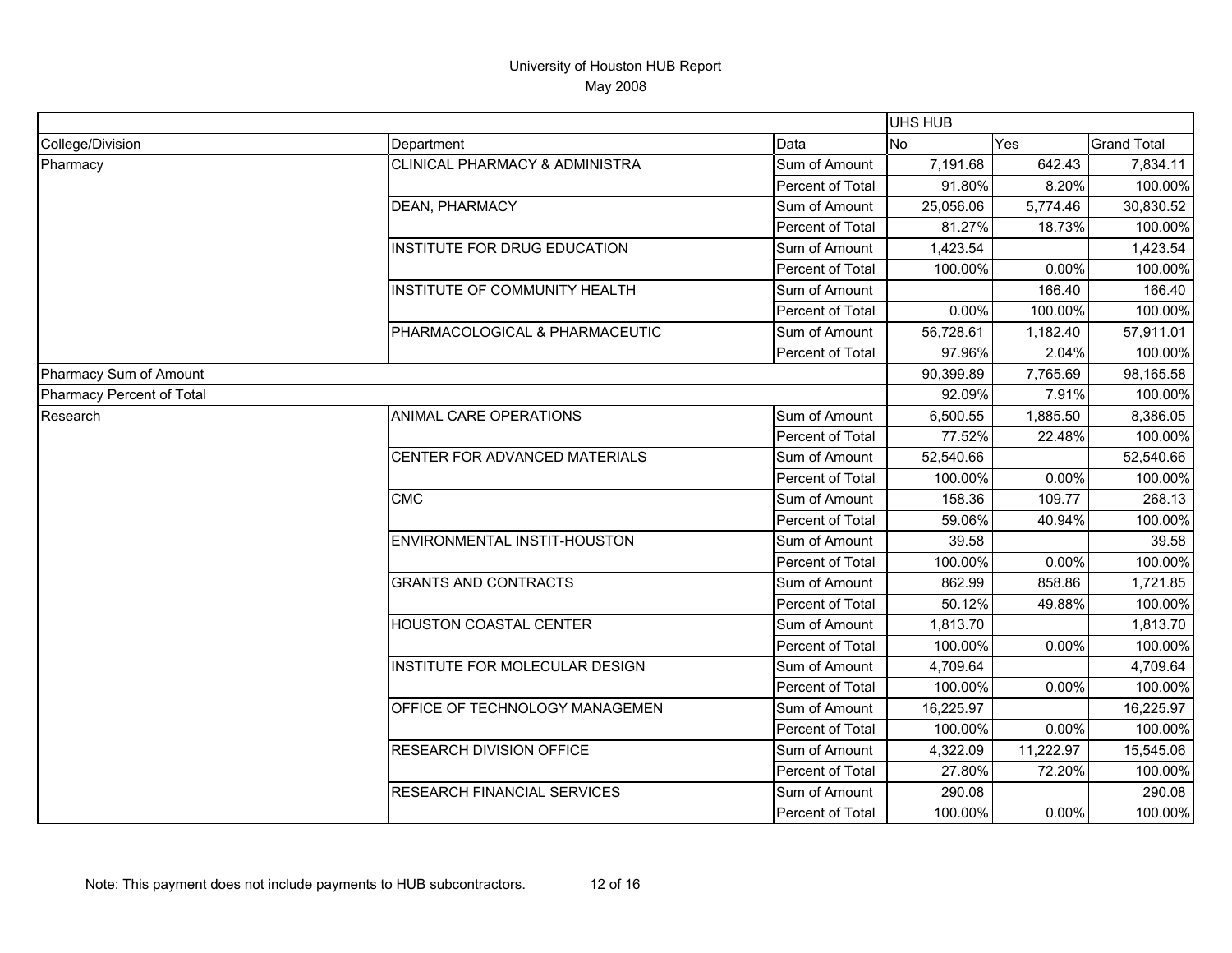|                               |                                          |                  | UHS HUB    |           |                    |
|-------------------------------|------------------------------------------|------------------|------------|-----------|--------------------|
| College/Division              | Department                               | Data             | <b>No</b>  | Yes       | <b>Grand Total</b> |
| Research                      | <b>RESEARCH INFORMATION CENTER</b>       | Sum of Amount    | 7,324.60   | 8,134.70  | 15,459.30          |
|                               |                                          | Percent of Total | 47.38%     | 52.62%    | 100.00%            |
|                               | RESEARCH POLICIES/COMP/COMMITT           | Sum of Amount    | 66.76      | 397.22    | 463.98             |
|                               |                                          | Percent of Total | 14.39%     | 85.61%    | 100.00%            |
|                               | <b>RESEARCH SERVICES</b>                 | Sum of Amount    | 3,584.03   | 761.70    | 4,345.73           |
|                               |                                          | Percent of Total | 82.47%     | 17.53%    | 100.00%            |
|                               | SPACE VACUUM EPITAXY CENTER              | Sum of Amount    | 44.09      |           | 44.09              |
|                               |                                          | Percent of Total | 100.00%    | 0.00%     | 100.00%            |
|                               | <b>SUPER CONDUCT &amp; ADV MATERIALS</b> | Sum of Amount    | 3,699.67   |           | 3,699.67           |
|                               |                                          | Percent of Total | 100.00%    | 0.00%     | 100.00%            |
|                               | <b>TCSUH</b>                             | Sum of Amount    | 76,706.36  | 205.88    | 76,912.24          |
|                               |                                          | Percent of Total | 99.73%     | 0.27%     | 100.00%            |
|                               | <b>TIMES</b>                             | Sum of Amount    | 323,640.48 | 1,674.99  | 325,315.47         |
|                               |                                          | Percent of Total | 99.49%     | 0.51%     | 100.00%            |
|                               | TX LEARNING/COMPUTATIONAL CTR            | Sum of Amount    | 60,992.23  | 12,399.23 | 73,391.46          |
|                               |                                          | Percent of Total | 83.11%     | 16.89%    | 100.00%            |
| <b>Research Sum of Amount</b> |                                          |                  | 563,521.84 | 37,650.82 | 601,172.66         |
| Research Percent of Total     |                                          |                  | 93.74%     | 6.26%     | 100.00%            |
| <b>Student Affairs</b>        | <b>CAMPUS ACTIVITIES</b>                 | Sum of Amount    | 20,982.50  | 699.15    | 21,681.65          |
|                               |                                          | Percent of Total | 96.78%     | 3.22%     | 100.00%            |
|                               | <b>CAMPUS RECREATION</b>                 | Sum of Amount    | 34,476.62  | 6,152.03  | 40,628.65          |
|                               |                                          | Percent of Total | 84.86%     | 15.14%    | 100.00%            |
|                               | CENTER FOR STUDENTS W/DISABILI           | Sum of Amount    | 32,181.00  | 3,602.41  | 35,783.41          |
|                               |                                          | Percent of Total | 89.93%     | 10.07%    | 100.00%            |
|                               | CHILD CARE CENTER                        | Sum of Amount    | 7,310.27   | 1,461.15  | 8,771.42           |
|                               |                                          | Percent of Total | 83.34%     | 16.66%    | 100.00%            |
|                               | COUNSELING AND PSYCH SVCS                | Sum of Amount    | 2,210.86   | 482.91    | 2,693.77           |
|                               |                                          | Percent of Total | 82.07%     | 17.93%    | 100.00%            |
|                               | <b>DEAN OF STUDENTS</b>                  | Sum of Amount    | 8,924.83   | 486.37    | 9,411.20           |
|                               |                                          | Percent of Total | 94.83%     | 5.17%     | 100.00%            |
|                               | INT'L STUDENT & SCHOLAR SERVIC           | Sum of Amount    | 1,037.52   | 874.87    | 1,912.39           |
|                               |                                          | Percent of Total | 54.25%     | 45.75%    | 100.00%            |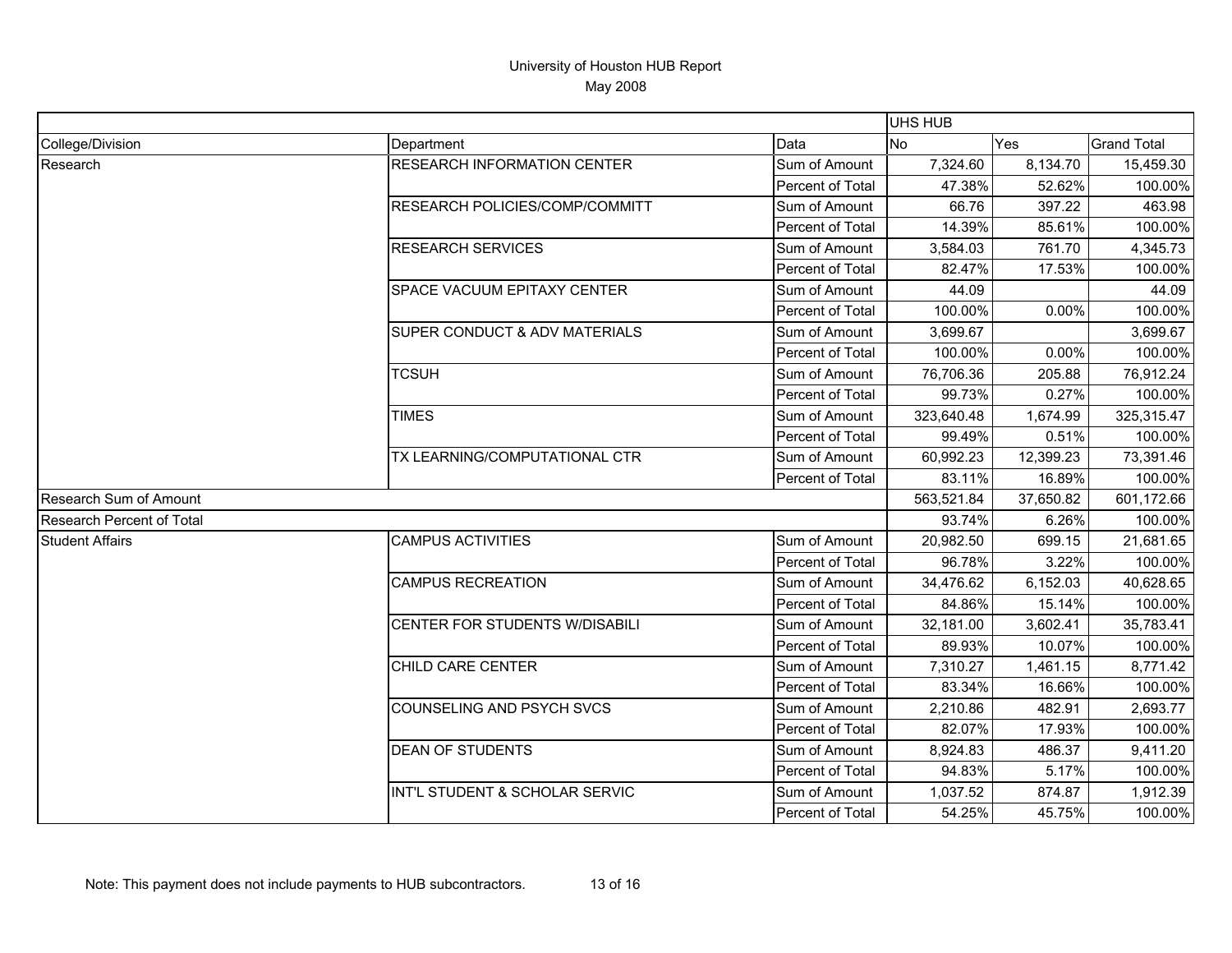|                                         |                                       |                  | UHS HUB    |            |                    |
|-----------------------------------------|---------------------------------------|------------------|------------|------------|--------------------|
| College/Division                        | Department                            | Data             | No         | Yes        | <b>Grand Total</b> |
| <b>Student Affairs</b>                  | LEARNING AND ASSESSMENT SVCS          | Sum of Amount    | 38.50      | 199.54     | 238.04             |
|                                         |                                       | Percent of Total | 16.17%     | 83.83%     | 100.00%            |
|                                         | LEARNING SUPPORT SERVICES             | Sum of Amount    | 841.87     |            | 841.87             |
|                                         |                                       | Percent of Total | 100.00%    | 0.00%      | 100.00%            |
|                                         | <b>RELIGION CENTER</b>                | Sum of Amount    |            | 120.04     | 120.04             |
|                                         |                                       | Percent of Total | 0.00%      | 100.00%    | 100.00%            |
|                                         | <b>RESIDENTIAL LIFE &amp; HOUSING</b> | Sum of Amount    | 67,624.50  | 3,076.73   | 70,701.23          |
|                                         |                                       | Percent of Total | 95.65%     | 4.35%      | 100.00%            |
|                                         | <b>STUDENT AFFAIRS</b>                | Sum of Amount    | 9,453.93   | 1,281.61   | 10,735.54          |
|                                         |                                       | Percent of Total | 88.06%     | 11.94%     | 100.00%            |
|                                         | STUDENT HEALTH CENTER                 | Sum of Amount    | 22,859.83  | 19,829.83  | 42,689.66          |
|                                         |                                       | Percent of Total | 53.55%     | 46.45%     | 100.00%            |
|                                         | <b>STUDENT PHARMACY</b>               | Sum of Amount    | 14,329.45  |            | 14,329.45          |
|                                         |                                       | Percent of Total | 100.00%    | 0.00%      | 100.00%            |
|                                         | <b>STUDENT PUBLICATIONS</b>           | Sum of Amount    | 4,284.92   | 586.32     | 4,871.24           |
|                                         |                                       | Percent of Total | 87.96%     | 12.04%     | 100.00%            |
|                                         | UNIVERSITY CAREER SERVICES            | Sum of Amount    | 3,754.49   | 5,592.04   | 9,346.53           |
|                                         |                                       | Percent of Total | 40.17%     | 59.83%     | 100.00%            |
|                                         | UNIVERSITY CENTER                     | Sum of Amount    | 135,729.28 | 8,717.47   | 144,446.75         |
|                                         |                                       | Percent of Total | 93.96%     | 6.04%      | 100.00%            |
|                                         | UNIVERSITY TESTING SERVICES           | Sum of Amount    | 15,541.87  | 1,720.40   | 17,262.27          |
|                                         |                                       | Percent of Total | 90.03%     | 9.97%      | 100.00%            |
|                                         | URBAN EXPERIENCE VPSA                 | Sum of Amount    |            | 59.12      | 59.12              |
|                                         |                                       | Percent of Total | 0.00%      | 100.00%    | 100.00%            |
|                                         | <b>VETERAN SERVICES</b>               | Sum of Amount    | 288.10     | 25.99      | 314.09             |
|                                         |                                       | Percent of Total | 91.73%     | 8.27%      | 100.00%            |
| <b>Student Affairs Sum of Amount</b>    |                                       | 381,870.34       | 54,967.98  | 436,838.32 |                    |
| <b>Student Affairs Percent of Total</b> |                                       | 87.42%           | 12.58%     | 100.00%    |                    |
| Technology                              | CENTER FOR APPLIED TECHNOLOGY         | Sum of Amount    | 1,719.41   | 706.50     | 2,425.91           |
|                                         |                                       | Percent of Total | 70.88%     | 29.12%     | 100.00%            |
|                                         | CENTER FOR FUTURE OF HEALTH           | Sum of Amount    | 91.39      |            | 91.39              |
|                                         |                                       | Percent of Total | 100.00%    | 0.00%      | 100.00%            |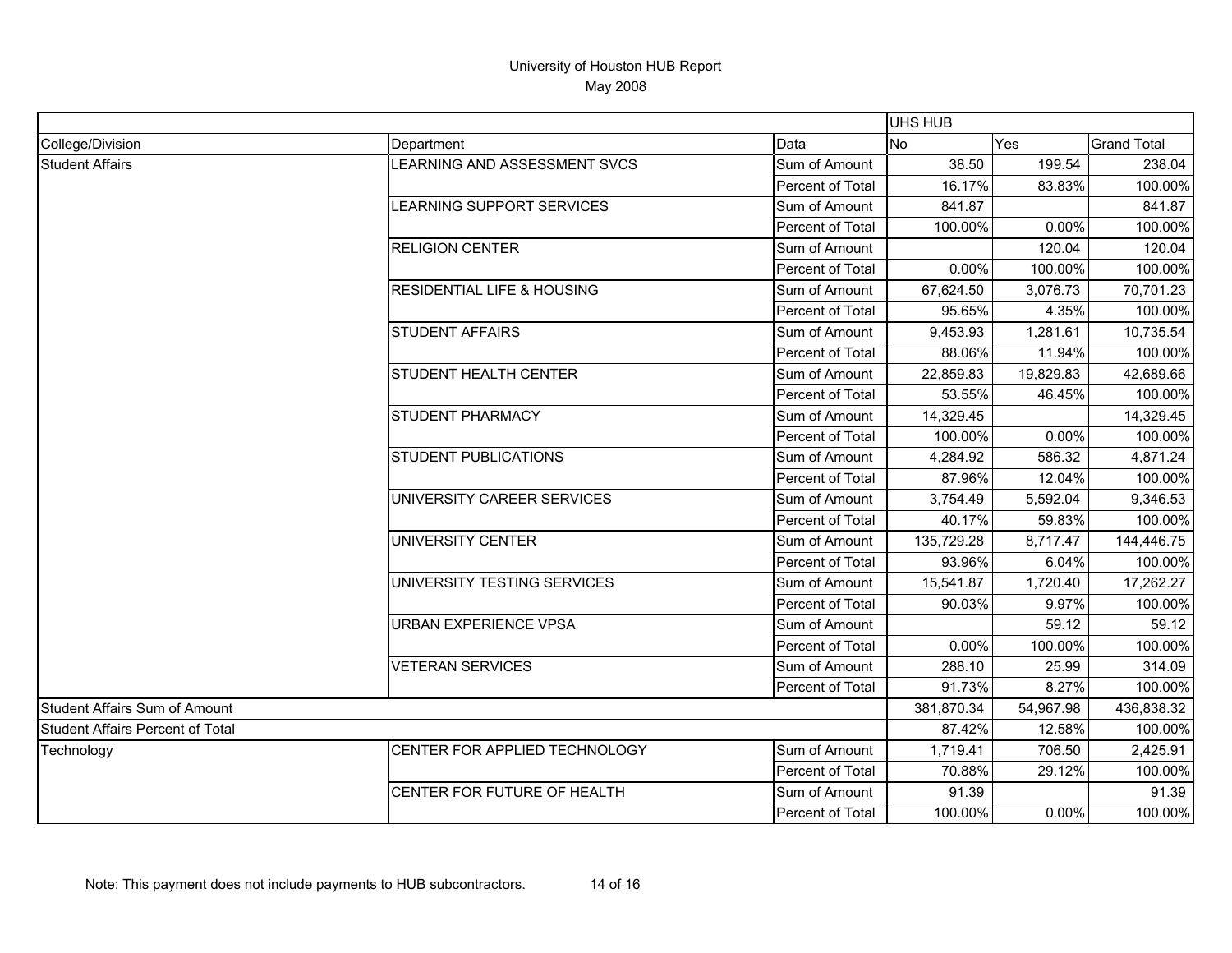|                                    |                                         |                  | UHS HUB   |           |                    |
|------------------------------------|-----------------------------------------|------------------|-----------|-----------|--------------------|
| College/Division                   | Department                              | Data             | <b>No</b> | Yes       | <b>Grand Total</b> |
| Technology                         | CENTER FOR LIFE SCIENCES TECH           | Sum of Amount    | 771.48    | 87.08     | 858.56             |
|                                    |                                         | Percent of Total | 89.86%    | 10.14%    | 100.00%            |
|                                    | CENTER FOR TECHNOLOGY LITERACY          | Sum of Amount    | 14,231.81 |           | 14,231.81          |
|                                    |                                         | Percent of Total | 100.00%   | 0.00%     | 100.00%            |
|                                    | DEAN, TECHNOLOGY                        | Sum of Amount    | 8,270.96  | 13,834.86 | 22,105.82          |
|                                    |                                         | Percent of Total | 37.42%    | 62.58%    | 100.00%            |
|                                    | <b>ENGINEERING TECHNOLOGY</b>           | Sum of Amount    | 9,058.88  | 379.23    | 9,438.11           |
|                                    |                                         | Percent of Total | 95.98%    | 4.02%     | 100.00%            |
|                                    | HUMAN DEVELOP AND CONSUMER SCI          | Sum of Amount    | 542.61    | 2,736.73  | 3,279.34           |
|                                    |                                         | Percent of Total | 16.55%    | 83.45%    | 100.00%            |
|                                    | <b>INFORMATION &amp; LOGISTICS TECH</b> | Sum of Amount    | 8,400.42  | 988.65    | 9,389.07           |
|                                    |                                         | Percent of Total | 89.47%    | 10.53%    | 100.00%            |
|                                    | <b>TMAC</b>                             | Sum of Amount    | 5,962.87  | 944.15    | 6,907.02           |
|                                    |                                         | Percent of Total | 86.33%    | 13.67%    | 100.00%            |
| Technology Sum of Amount           |                                         |                  | 49,049.83 | 19,677.20 | 68,727.03          |
| <b>Technology Percent of Total</b> |                                         |                  | 71.37%    | 28.63%    | 100.00%            |
| <b>University Advancement</b>      | ADVANCEMENT INFORMATION SVCS            | Sum of Amount    | 798.75    |           | 798.75             |
|                                    |                                         | Percent of Total | 100.00%   | 0.00%     | 100.00%            |
|                                    | <b>ANNUAL GIVING</b>                    | Sum of Amount    | 10,169.99 | 27.43     | 10,197.42          |
|                                    |                                         | Percent of Total | 99.73%    | 0.27%     | 100.00%            |
|                                    | <b>CREATIVE SERVICES</b>                | Sum of Amount    | 13,273.80 | 102.78    | 13,376.58          |
|                                    |                                         | Percent of Total | 99.23%    | 0.77%     | 100.00%            |
|                                    | <b>DEVELOPMENT</b>                      | Sum of Amount    | 3,412.35  | 48.00     | 3,460.35           |
|                                    |                                         | Percent of Total | 98.61%    | 1.39%     | 100.00%            |
|                                    | <b>DEVELOPMENT RESEARCH</b>             | Sum of Amount    | 758.80    |           | 758.80             |
|                                    |                                         | Percent of Total | 100.00%   | 0.00%     | 100.00%            |
|                                    | <b>DONOR &amp; ALUMNI RECORDS</b>       | Sum of Amount    | 1,900.77  |           | 1,900.77           |
|                                    |                                         | Percent of Total | 100.00%   | 0.00%     | 100.00%            |
|                                    | <b>EXTERNAL COMMUNICATIONS</b>          | Sum of Amount    | 16,488.68 |           | 16,488.68          |
|                                    |                                         | Percent of Total | 100.00%   | 0.00%     | 100.00%            |
|                                    | <b>MARKETING</b>                        | Sum of Amount    | 91,167.19 | 1,090.45  | 92,257.64          |
|                                    |                                         | Percent of Total | 98.82%    | 1.18%     | 100.00%            |